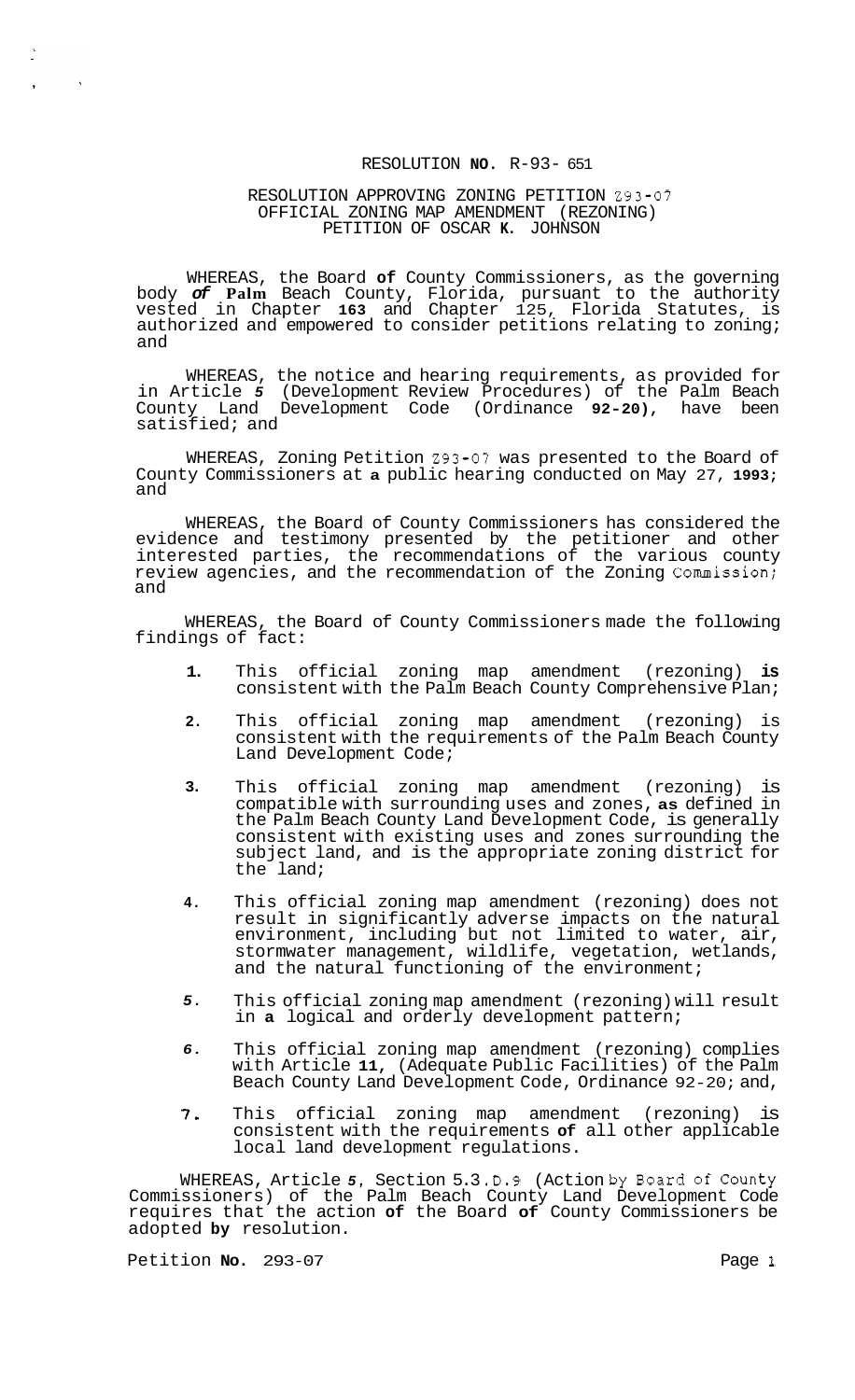NOW, THEREFORE, BE IT RESOLVED BY THE BOARD OF COUNTY<br>COMMISSIONERS OF PALM BEACH COUNTY, FLORIDA, that Zoning Petition<br>**Z93-07,** the petition of OSCAR K. JOHNSON, BY ANNA COTTRELL, AGENT<br>for a OFFICIAL ZONING MAP AMENDMEN AGRICULTURAL RESIDENTIAL (AR) ZONING DISTRICT to the AGRICULTURAL RESERVE (AGR) ZONING DISTRICT with a CONDITIONAL OVERLAY ZONE (COZ) on a parcel of land legally described in EXHIBIT A, attached hereto and made a part hereof, and generally located as indicated on **a** vicinity sketch attached as EXHIBIT **B**, attached hereto and made **a** part hereof, was a made a part hereof.

Commissioner Newell moved for the approval of the Resolution.

The motion was seconded by Commissioner Aaronson and, upon being put to a vote, the vote was as follows:

| Mary McCarty, Chair | Absent          |
|---------------------|-----------------|
| Burt Aaronson       | Ay <sub>e</sub> |
| Ken Foster          | A y e           |
| Maude Ford Lee      | Ay <sub>e</sub> |
| Karen T. Marcus     |                 |
| Warren Newell       | Aye<br>Aye      |
| Carol A. Roberts    | A y e           |
|                     |                 |

The Chair thereupon declared that the resolution was duly passed and adopted this 27th day of May, 1993.

APPROVED AS TO FORM AND LEGAL SUFFICIENCY

BY:

PALM BEACH COUNTY, FLORIDA BY ITS BOARD OF COUNTY COMMISSIONERS ال المركز المحافظة المحافظة المحافظة المحافظة المحافظة المحافظة المحافظة المحافظة المحافظة المحافظة المحافظة ا<br>المحافظة المحافظة المحافظة المحافظة المحافظة المحافظة المحافظة المحافظة المحافظة المحافظة المحافظة المحافظة ال  $0.210$ BY: DEPUT'  $\mathcal{G} \otimes_{\mathbb{Z}} \mathbb{Z}/3$  $\mathcal{L}_{\text{GUT}}$  , and  $\mathcal{L}_{\text{GUT}}$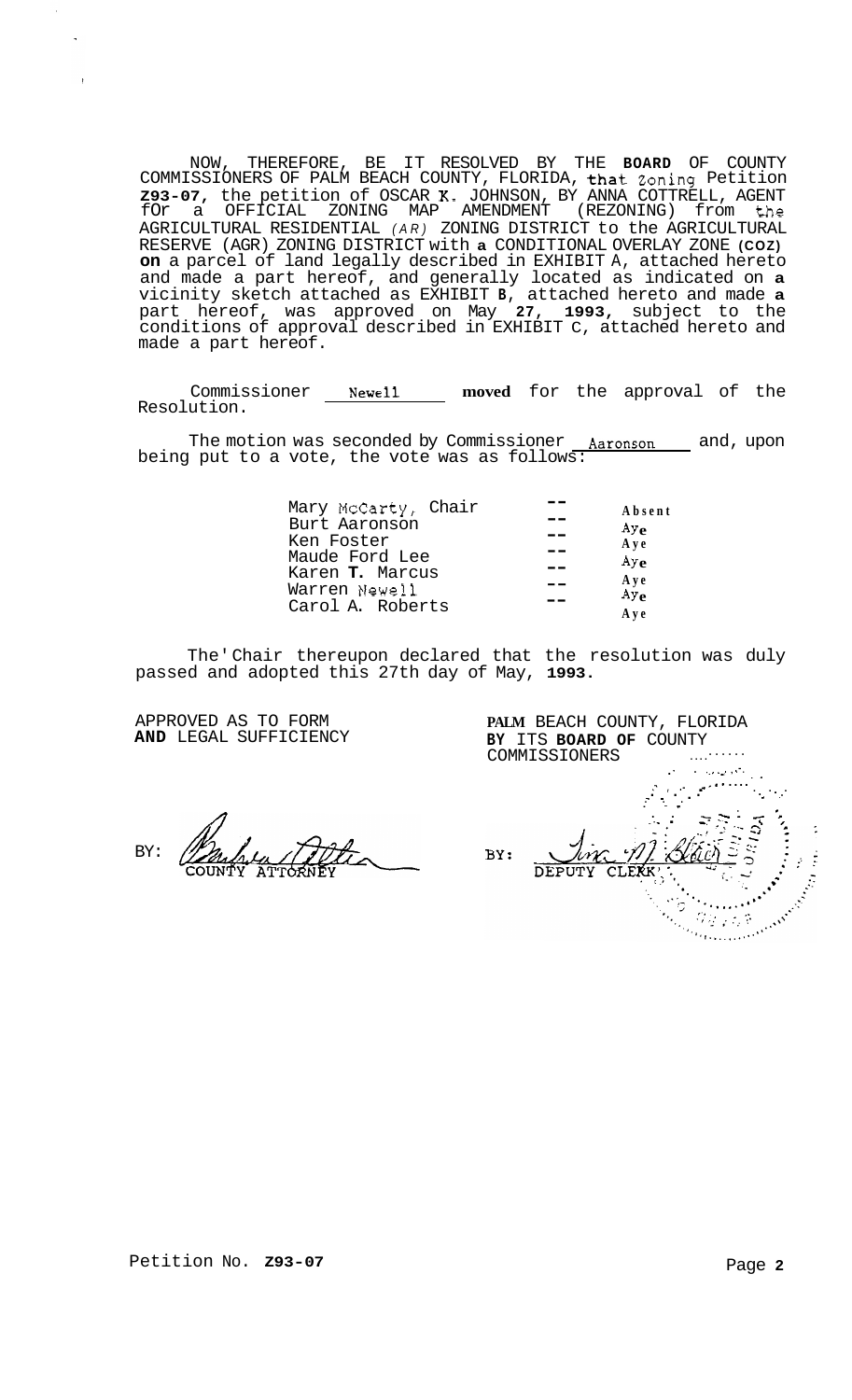#### **EXHIBIT A**

#### **LEGAL DESCRIPTION**

**A** parcel of land in Section 1, Township 46 South, Range 41 East, Palm Beach County, Florida, being more particularly described as follows:

Commence at the Southeast comer of said Section 1; thence North 00" 39' 00" West along the East line of said Section 1 (the East line *of* said Section 1 is assumed to bear North 00" 39' 00" West and all other bearings are relative thereto) a distance *of*  2232.20 feet to a point; thence South 89" 53' 00" West a distance of 80.81 feet to a point on the West right-of-way line *of* Stale Road No. 7 as shown on Florida Department **of** Transportation right-ofway map 93210-2101 and the Point of Beginning of the hereinafter described parcel; thence South 89" 53' 00" West a distance of 1369.27 feet to a point on the West line of the East 1450.00 feet of the Southeast Quarter of said Section 1 and a point on the West line of a Florida Power & Light Easement recorded in Official Record **Book 1878,** Page 683. Public Records of Palm Beach County, Florida; thence North 00" 39' 00" West, along said West line, a distance of 461.30 feet to a point on the North line of !he Southeast Quarter of said Section 1; thence North 89" 53' 00" East, along said North line, a distance of 1367.53 feet to a point On said West right-of-way line of State Road No. 7; thence South 00<sup>°</sup> 51' 57" East along said right-of-way line, a distance of 461.32 feet to the **Point** of Beginning.

Containing in all **14.49** acres, more *or* less.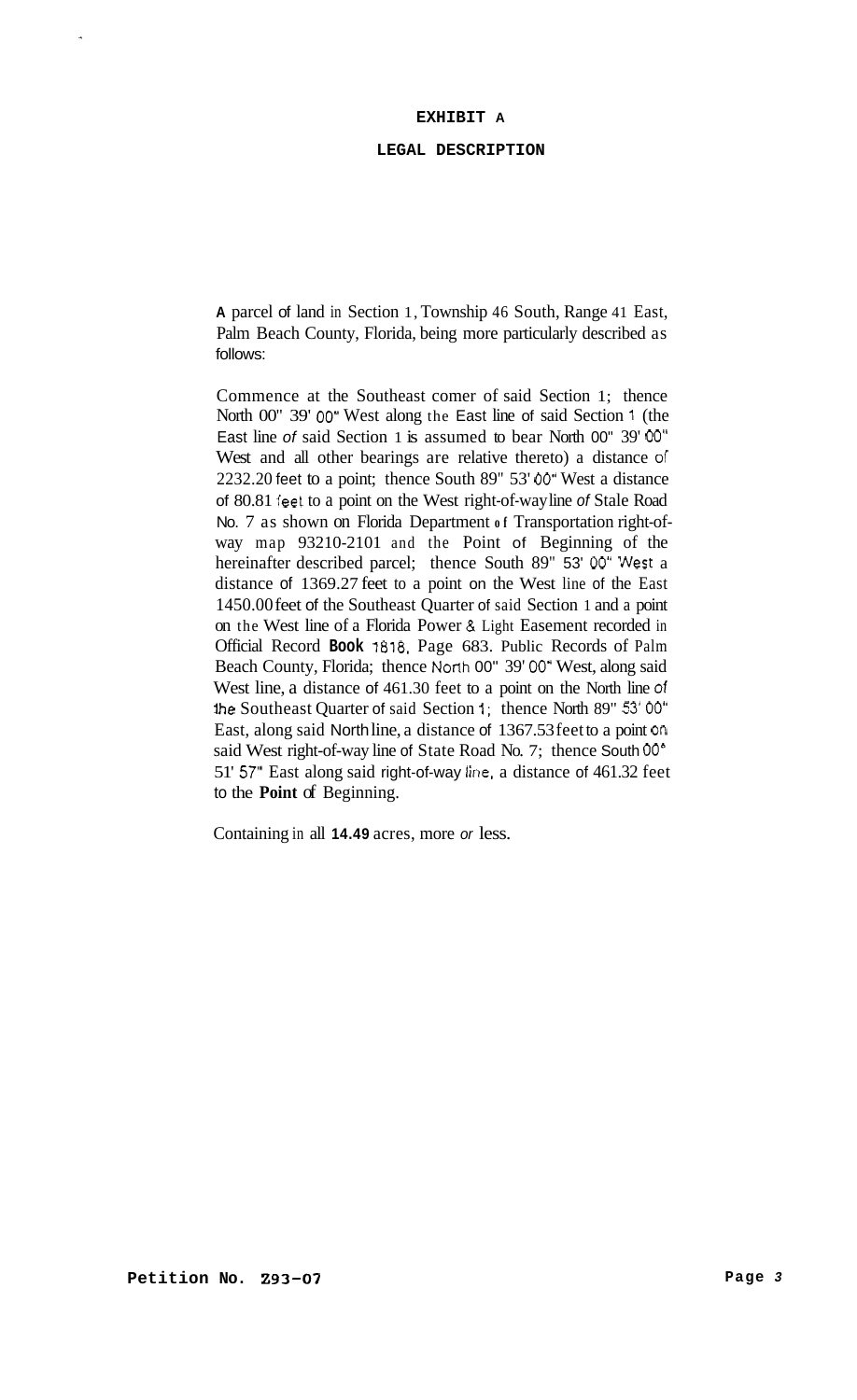## EXHIBIT B

# VICINITY SKETCH

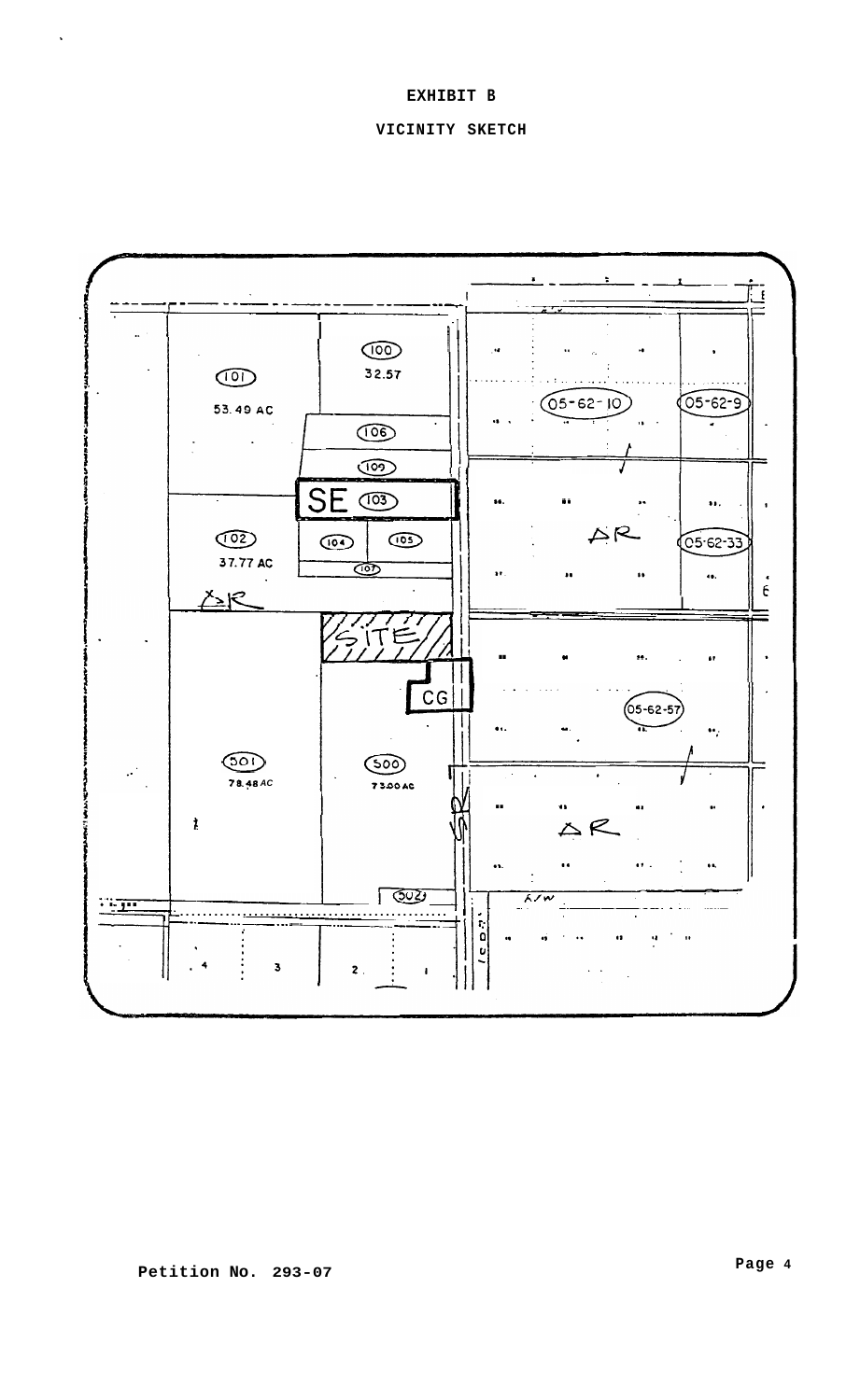#### EXHIBIT C

### CONDITIONS **OF** APPROVAL

#### **A.** GENERAL CONDITIONS

- 1. **No** machinery or vehicle maintenance or repair shall be performed on the subject property. (ZONING)
- **2.** The minimum setback for all structures adjacent to the east property line shall be one hundred **(100)** feet, measured from the ultimate right-of-way of State Road *7.*  (BUILDING)
- **3.** Prior to June **30,** 1994, the property owner shall record, in the public records **of** Palm Beach County, a plat of the subject property pursuant to requirements **of** the Palm Beach County Unified Land Development Code. No administrative time extensions shall be granted to this condition. (MONITORING)
- 4. Use **of** the subject property is limited to the uses and design as indicated in the certified site plan. The portion **of** the site not indicated to be developed shall be limited to agricultural production. (ZONING)
- 5. **No** sales or storage shall occur from tractor/trailer trucks on the subject site. This does not preclude overnight storage **of** material which could not be unloaded during normal business hours. (CODE ENFORCEMENT)

### **B.** HEALTH

- 1. The application and engineering plans to construct a limited use drinking water supply system must be submitted to the Health Unit prior to site plan approval by the Development Review Committee. (HEALTH)
- **2.** The application and engineering plans to construct an on- site wastewater disposal system must be submitted to the prior to site plan approval by the Development Review Committee. (HEALTH)
- **3.** Use of the site shall be limited to 30,000 square feet of warehouse for the wholesale storage and distribution **of**  agricultural related products or materials and shall not manufacture, fabricate or assemble any products on site. (ZONING/HEALTH)
- C. RECYCLE SOLID WASTE
	- 1. The property owner, lessee and operator shall participate in a recycling program when available in the area. Material to be recycled shall include, but not be limited to, paper, plastic, metal and glass products. **(SWA)**
- **D.** SIGNS
	- 1. Point **of** purchase signs fronting on State Road *7* (US **HWY**  441) shall be limited as follows:
		- **a.** Maximum sign height, measured from finished grade  $=$ ten **(10)** feet;
		- b. Maximum sign face area per side one hundred fifty **(150)** square feet;
		- c. Maximum number **of** signs one (1) . (BUILDING)